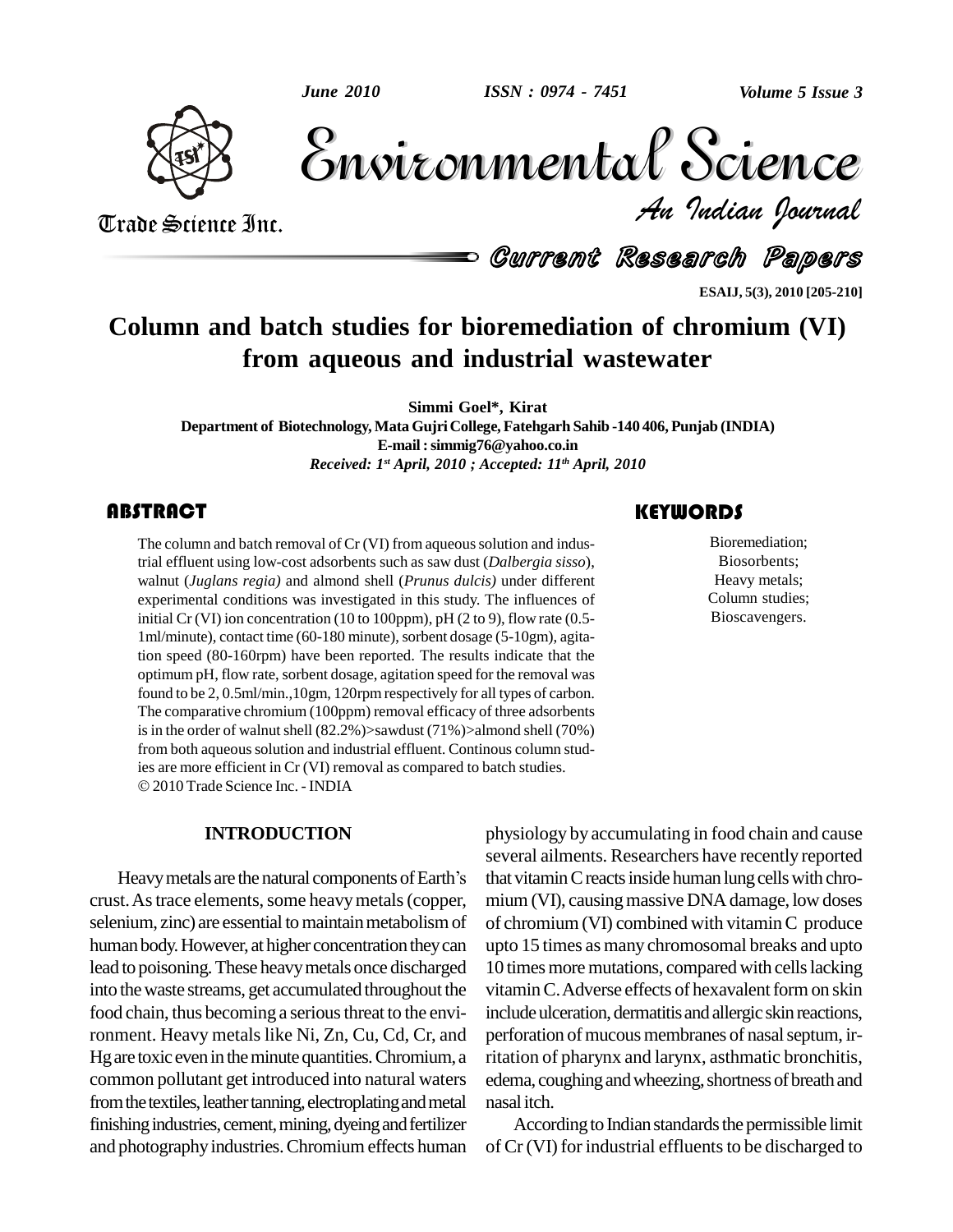## Current Research Paper

been reported in the literature. surface water is  $0.1$ mg\l<sup>[1]</sup>. The tolerance limit for Cr colu (VI) for discharge into inland surface waters is  $0.1$ mg/l and in potable water is 0.05mg/l. Chromium contaminated wastes are usually discharged to the environment as hexavalent chromium in the form of chromate  $(CrO_4^2)$ and dichromate  $(\text{Cr}_2\text{O}_7^2)$  anions which are thermodynamically stable over a wide pH range<sup>[2]</sup>. Therefore re- thes moval of  $Cr$  (VI) from industrial effluents is important before discharging theminto the aquatic environment or on to land. A number of treatment methods for the removal of metal ions from aqueous solutions have been reported, mainly reduction, ion exchange, electrodialysis, electrochemical precipitation, evaporation, solvent extraction, reverse osmosis, chemical precipitation and adsorption<sup>[3]</sup>. Most of these methods suffer from drawbacks such as high capital and operational costs associated with energy and chemical consumption or the disposal of the residual metal sludge. Many reports have appeared on the development of low-cost activated carbon adsorbents developed fromcheaper and readily available materials<sup>[4-6]</sup> Activated carbons with their large surface area, microporous character and chemical nature of their surface have made them potential adsorbents for the removal of heavy metals from industrial wastewater. A new technology alternative has been<br>pioneered to remove toxic heavy metals from industrial<br>effluents, called biosorption. It is effective, simple and pioneered to remove toxic heavy metals from industrial cheap<sup>[7]</sup>. The adsorption of chromium (VI) by a number of materials such as leaf mould<sup>[8]</sup>, activated groundnut husk carbon<sup>[9,10]</sup>, coconut husk and palm pressed  $\overline{P}_{\text{pre}}$ fibres<sup>[11]</sup>, coconut shell activated carbon<sup>[12]</sup>, coconut we shell, wood and dust coal activated carbons<sup>[13]</sup>, coco-saw nut jute carbon<sup>[14]</sup>, coconut tree sawdust carbon<sup>[15]</sup>, sour sawdust and used tyres carbon<sup>[16]</sup>, phosphate treated three b sawdust<sup>[17]</sup>, cactus, olive stone/cake, wool, charcoal <sub>for</sub> and pine needles<sup>[18]</sup>, rice husk carbon<sup>[19,20]</sup>, moss<sup>[21]</sup>, <sub>W</sub> coconut fibre compost, maize cob, sugar beet pulp and cane bagasse **[22]**, hazelnutshell carbon **[23]**, almond shell carbon **[24]**, corncob **[25]**, quaternized wood **[26]**, cow dung carbon<sup>[27]</sup>, waste slurry<sup>[28]</sup> and carbon slurry<sup>[29]</sup> have packe

In this study, three biosorbents, namely walnut, alie literature.<br>
science biosorbent:<br>
solution. In provaratus for continual solution.<br>
Science C mond shells and sawdust are used to remove chromium (VI) from aqueous solution. In process application, the most effective apparatus for continuous operation is a tion w

2-) have been used to studycolumn systems, and their dy column reactor, much like that used for ion exchange. Thus, many researchers have used a column packed with various biomasses capable of removing heavy metals **[30,31]**. Meanwhile, manymathematical models namic behavior has also been well established **[32]**.All these models have been mainly originated from research on activated carbon sorption, ion exchange or chro matographic applications. However, in the case of Cr (VI) removal in the column, a few studies have been reported, but no theoretical model has been proposed to predict the experimental breakthrough data **[33]**.The search for new and innovative treatment technologies has prompted to exploit the biosorptive properties of biologically derived materials that can be produced at low cost. This project work is based on removal of chromium (VI) from aqueous as well as from industrial effluent.

#### **MATERIALAND METHODS**

All the chemicals used were of analytical grade. Synthetic stock solution of 1000ppm of Cr (VI) was pre pared using potassium dichromate dried at 378K for 24 hours in double distilled water. The working solutions were prepared just before using from the stock solution by dilution with double distilled  $H<sub>2</sub>O$ . pH of the solutions were adjusted using NaOH and HCl. The concentration of chromium was determined spectro photometrically by using diphenyl carbazide method.

Preparation of Biosorbent Biosorbents used are walnut (*juglans regia)*, almond (*prunus dulcis)* and sawdust (*Dalbergia sisso*) collected from natural re sources and local market. A known amount of each of three biosorbents were dried at  $120^{\circ}$ C in hot air oven for 24 hours, grinded and sieved. The sieved biosorbents were treated with 50ml of concentrated  $H_2SO_4$  and formaldehyde solution to remove colour leaching problem. Finally they were given subsequent washings with distilled water and acetone, dried and then loaded in a packed bed reactor.

Procurement of Effluent The chromium bearing wastewater samples were collected from electroplating unit of D.C International, F-205, Phase-VIII, Fo cal point, Ludhiana. The highest chromium concentration was found to be 180 ppm at  $pH$  4.0- 5.0.

*Indian Journal*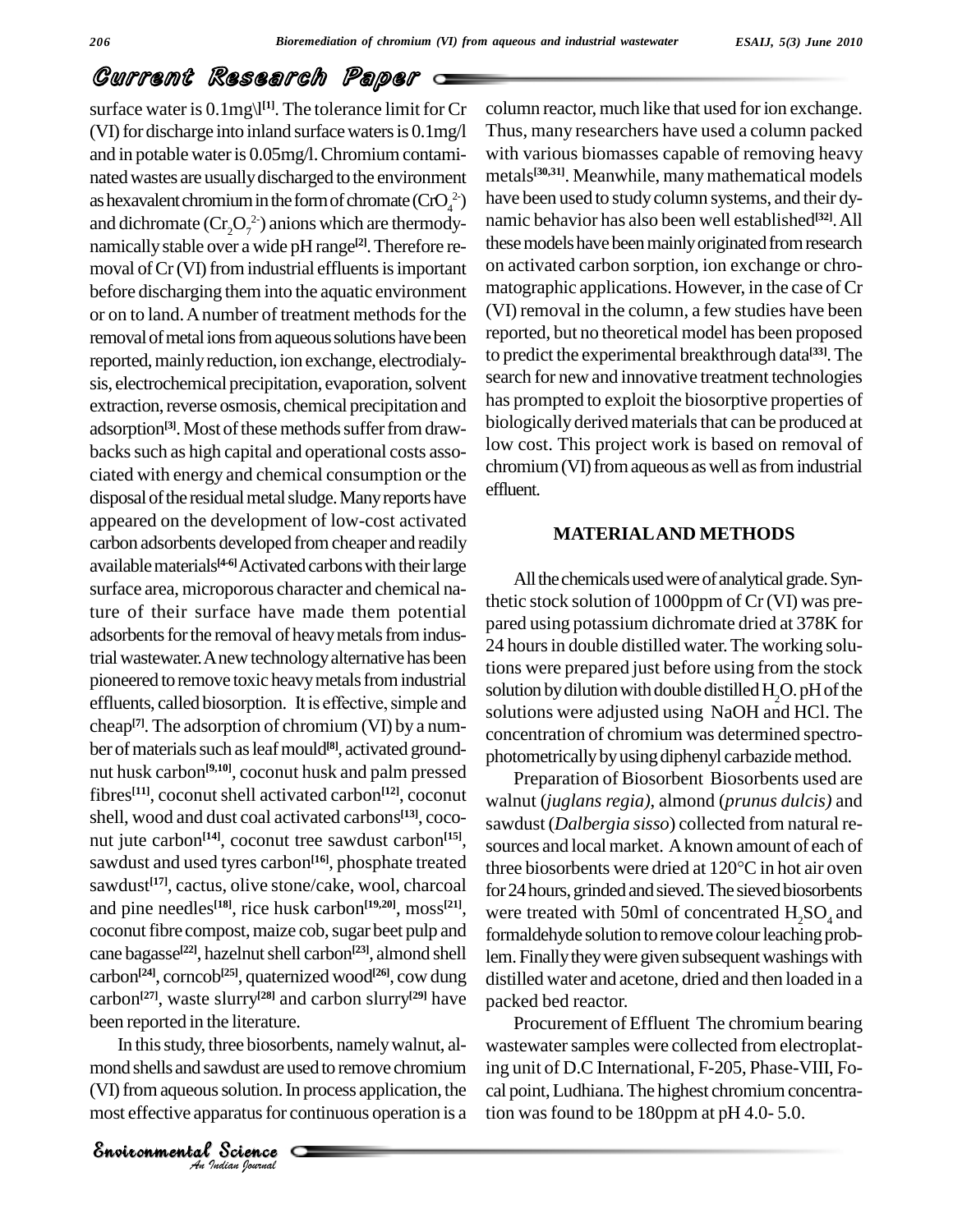## **Initial characterization of industrial effluent**

Various parameters like Cr (VI), pH, Total Solids, Total dissolved solids, Total suspended solids, Alkalinity, Hardness, Dissolved Oxygen, Chemical and Biological oxygen demand were studied for initial characterization of industrial effluent  $34$ . All parameters expressed in mg/l except pH is asfollows: Cr 100ppm, pH, 4.5; TS, 1000; TDS, 200; TSS, 800; Alkalinity, 106; Hardness, 650; COD, 540; BOD, 330; chlorides, 450.

## **Batch sorption experiments**

The Cr (VI) stock solution was prepared by dis solving their corresponding analytical grade salt of  $K_2$ Cr<sub>2</sub>O<sub>7</sub> in distilled water. Further dilution with a concentration of 20ppm was prepared from the stock solution of chromium. 250ml of Erlenmeyer flasks containing heavy metal solution (100ml) of known concentration wastaken for batch biosorption experiments. 10gm each of powdered sawdust, walnut and almond shells were added to the flasks separately. The mixtures were agitated on a rotary shaker for half an hour. The pH of sample solutions were adjusted by using 0.1M HCl or 0.1M NaOH at the obtained optimal values for was subseted of biosorbent. The experiments were performed at room temperature  $(32\pm 2^{\circ}C)$ . The contents were each of biosorbent. The experiments were performed centrifuged and supernatant was measured for  $Cr$  (VI) content by diphenyl carbazide method spectrophoto metricallyat 540nm. The effects of various parameters on the rate of adsorption process were observed by of the resulting red-violet sample was measured at 540 varying contact time, t ( 60, 90 and 180 min), initial concentration of chromium ion,  $C_0$  (10-200ppm), adsorbent dosage, W (5, 8 and 10g/100ml) and initial pH of solution  $(2, 5, 7, 9)$ . The solution volume (V) was kept constant (200ml). The chromium removal (%) at any instant of time was determined by the following aboveequation:

$$
\% \text{ Cr removal} = \frac{(C_0 - C_t)}{C_0 \times 100\%}
$$

where,  $C_{\alpha}$  and  $C_{\alpha}$  are the concentration of chromium (mg/l) at initial condition and at equilibrium respectively. To increase the accuracy of the data, each experiment was repeated three times<sup>[35]</sup>.

## **Continous column equilibration studies**

Continous reactor used in this study consists of

**TABLE 1 : Effect of initial Cr (VI) concentration on %re moval efficiency ofsawdust(***Dalbergia sisoo***), walnut(***Juglans regia***) and almond shell(***Prunus dulcis***)**

Current Research Paper

| Sr.<br>no. | Initial $Cr (VI)$ % $Cr(VI)$ % $Cr(VI)$<br>concentration removal with removal with removal with<br>(ppm | saw dust | walnut shell | $\%$ Cr(VI)<br>almond shells |
|------------|---------------------------------------------------------------------------------------------------------|----------|--------------|------------------------------|
|            | 10                                                                                                      | 40.8     | 50.0         | 34.0                         |
|            | 20                                                                                                      | 57.1     | 59.5         | 41.3                         |
|            | 40                                                                                                      | 61.1     | 69.7         | 56.1                         |
|            | 50                                                                                                      | 64.7     | 76.0         | 64.1                         |
|            | 100                                                                                                     | 71.6     | 81.6         | 70.6                         |
|            | 100(Effluent)                                                                                           | 69.5     | 78.7         | 67.0                         |

14cmlongand 1.3mminternal diameter glass column. The column was densely packed with a known amount of 10gm each of sawdust, walnut and almond shell dried powder. Glass wool was added on top and bottom of packing to prevent the adsorbent particles from floating and separating. Flow rate was maintained at minimum with the help of stop cock. Aqueous solution (100ml) of chromium for known concentrations(20- 200ppm) were allowed to flow into the column and collected the filtrate and chromium contents were then estimated by diphenyl carbazide Method. Industrial effluent with known concentration of chromium (100ppm) was subsequently passed through column.

## **Analytical methods**

The concentration of  $Cr(VI)$  in the liquid samples was determined colorimetrically by the reaction with<br>1,5-diphenylcarbazide in acid solution. The absorbance<br>of the resulting red—violet sample was measured at 540 1,5-diphenylcarbazide in acidsolution.The absorbance nm using a spectrophotometer.To determine the total concentration of chromium, all the chromium was converted into the hexavalent state by oxidation with potassium permanganate at high temperature (120-130°C). Thereafter, the oxidized chromium was analyzed by the above-mentioned method forCr (VI) analysis. Since chromium in solution is mostly in the hexavalent or trivalent states, the concentration of Cr (III) can be obtained from the difference in concentration between the total and hexavalent chromium**[34]**.

## Environmental**RESULTSAND DISCUSSION**

# *Ind/min.,***<br>***Institution*<br>*Protion borral* ml/min.,<br>t that the<br>Sci*e*nce **Optimized conditions: pH 2, flow rate 0.5ml/min., sorbent dosage 10gm**

FromTABLE 1 and figure 1, it is evident that the

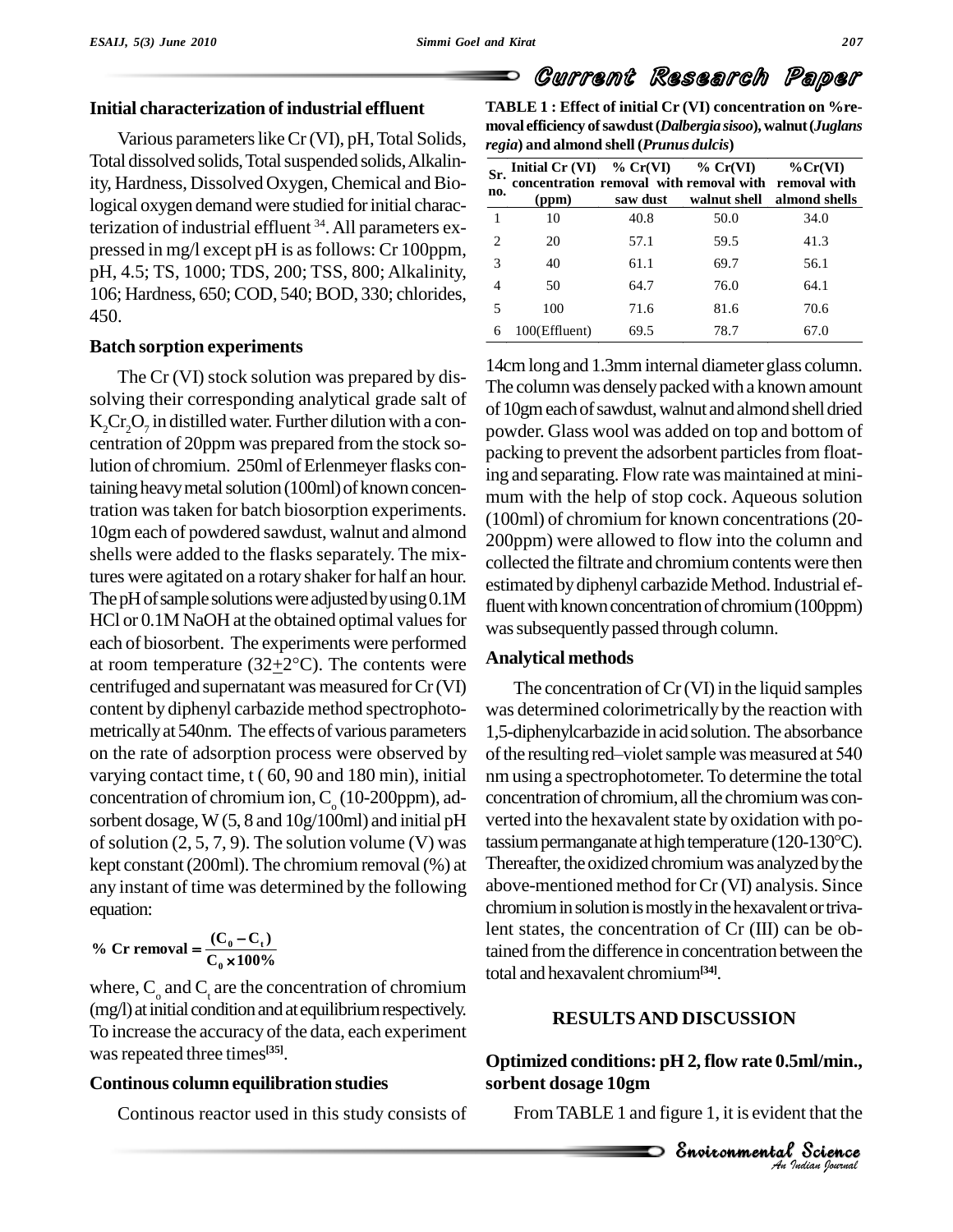## Current Research Paper

**TABLE2 : Effect of pH on %Cr (VI) removal efficiency for three adsorbents**

| рH | $%$ Cr (VI)<br>removal with<br>sawdust | $%$ Cr (VI)<br>removal with<br>walnut shell | $%$ Cr (VI)<br>removal with<br>almond shell | Con  |
|----|----------------------------------------|---------------------------------------------|---------------------------------------------|------|
| 2  | 72.0                                   | 80.5                                        | 70.0                                        |      |
|    | 68.0                                   | 75.7                                        | 62.0                                        |      |
|    | 57.5                                   | 67.7                                        | 58.8                                        | F.ff |
|    | 50.7                                   | 58.4                                        | 51.8                                        |      |

uptake capacityincreased with increase in initial con centration, which may be due to availability of more number of chromium (VI) ions in solution for sorption. Higher initial adsorbate concentration provided higher driving force to overcome all mass transfer resistances of metal ions from aqueous to solid phase, resulting in higher probability of collision between chromium (VI) ions and the active sites. The percentage removal of Cr (VI) from the industrial effluent is nearly equal to that from aqueous solution. The  $Cr$  (VI) is present in the form of negatively charged  $HCrO_4^-$  and  $Cr_2O_7^2$  at pH of 70% at a 2. Because of protolysis of surface sites by  $H^+/H_3O^+$  on surface of biosorbents by adsorbing  $H^+/H_3O^+$  which on surface of biosorbents by adsorbing  $H^+/H_*O^+$  which are of smaller size and more mobile at pH 2, result in stronger electrostatic force of attraction between sor bent and acid chromium ion and consequently resulting in higher adsorption capacity.

## **Effect of pH**

The effect of various pH values of 2, 5, 7, and 9 on the uptake capacity of three selected biosorbents at 100ppminitialCr(VI) concentration wasinvestigated asseen inTABLE 2.

*A* as the pH shifted in adsorption with variants such as elemical interaction and a for adsorption on a star Science was determined as the pH shifted from 2-9. The behav-It was observed that at lower pH values,  $Cr_3O_{10}$  (V) and  $\text{Cr}_4\text{O}_{13}^2$  species are formed. The optimum pH for range 5 biosorption of hexavalent chromium on to sawdust, walnut and almond was observed at pH 2. This indicates the formation of more polymerized chromium oxide species with decreased pH. As illustrated in TABLE 2, 72.0%, 80.5% and 70.0% of chromium ions were adsorbed from a solution of 100ppm concentration whereas reduction to 50.7%, 58.4% and 51.8% removal ior of chromium adsorption with varying pH may be due ducing to various mechanisms such as electrostatic attraction/ repulsion, chemical interaction and ion exchange which are responsible for adsorption on adsorbent surfaces.

*Indian Journal*

**TABLE3 : Effect of contact time on %Cr (VI) removal effi ciency for three biosorbents**

| Concentration (ppm) Biosorbents 60 mins 90 mins 180 mins |                                |                   |  |
|----------------------------------------------------------|--------------------------------|-------------------|--|
| 100                                                      | Sawdust                        | 70.0% 68.7% 52.8% |  |
| 100                                                      | Walnut shell 68.8% 80.0% 51%   |                   |  |
| 100                                                      | Almond shell 58.8% 65.0% 70.2% |                   |  |

#### **Effect of flow rate**

A minimum flow rate was adjusted i.e 0.5ml/min forsawdust, 0.4ml/min for walnut and 0.5 ml/min for almond. It has been seen that minimum flow rate helps in maximum adsorption.

## **Effect of contact time**

Contact time of 60 min, 90 min and 180 min was optimized at 100ppm concentration for the three biosorbents i.e. sawdust, almond and walnut.

From the TABLE 3 it was found that at 100ppm concentration, the three biosorbents i.e. sawdust, walnut and almond shells have shown maximum removal of 70% at a contact time of 60 minutes, 80% removal at contact time of 90 minutes and 70.2% at contact time of 180 mins respectively. It is evident that equilibrium time is dependent on adsorbate concentration.It was estimated that rate of uptake was rapid in early steps but gradually decreased and become constant when equilibrium was reached. After a certain time of contact, desorption might occur. This result is important, as equilibrium time is one of the important parameters for an economical wastewater treatment system.

#### **Effect of sorbent dosage**

- (VI) with respect to sorbent dose was done over the The study for the sorptive removal of chromium range 5-10g, at pH 2, temperature 300 K, optimized contact time, stirring rate 120 rpm and initial chromium (VI) concentration 100ppm. The results shown in TABLE4 demonstrate that the rate of sorption of chromium (VI) ions increases when mass of three adsorbents increased from 5-10g/100ml and attains equilibria. Sorption increases from 48 % to 71% (saw dust), 52.4% to 82.2% (walnut shell) and 47% to 70% (almond shells) while the increase in the removal efficiency on intro ducing an additional  $5g/100m$  of selected biosorbent was not so significant. The optimum biosorbent dosage was 10g/100ml for the wastewater under study. It is apparent that the removal percent of chromium (VI)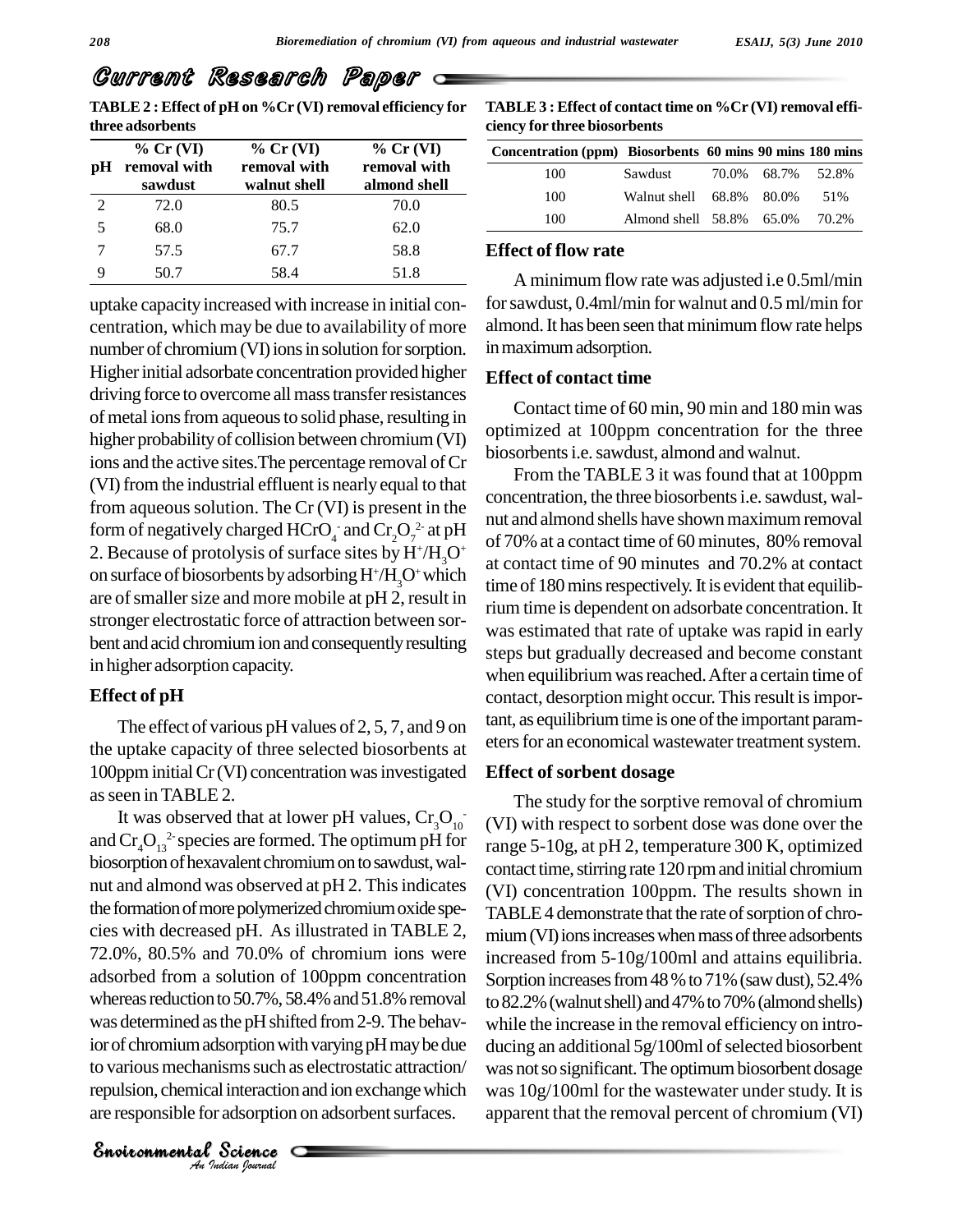| <b>Amount of</b><br>biosorbent | $%$ Cr (VI)<br>removal with<br>sawdust | $%$ Cr(VI)<br>removal with<br>walnut shell | $%$ Cr (VI)<br>removal with<br>almond shell | Agi<br>sp<br>(r |
|--------------------------------|----------------------------------------|--------------------------------------------|---------------------------------------------|-----------------|
| 5g                             | 48.0                                   | 52.4                                       | 47.0                                        |                 |
| 8g                             | 67.5                                   | 71.2                                       | 66.8                                        |                 |
| 10 <sub>g</sub>                | 71.0                                   | 82.2                                       | 70.0                                        |                 |

**TABLE 4 : Effect of sorbent dosage on %Cr (VI) removal efficiency for three biosorbents**

increases rapidly with increase in the dose of three biosorbents due to the greater availability of the sorption sites or surface area. The concentration of both the metal ions and the biosorbent is a significant factor to be considered for effective biosorption as it determines the sorbent/sorbate equilibrium of the system.

It was found that sawdust, walnut and almond shells have shown maximum chromium removal of 71%, 82.2% and 70% at 10 g of adsorbent dosage for 100ppm Cr(VI) concentration respectively.

## **Effect of agitation speed**

Agitation speedwas optimized at differentrpmi.e 80, 120, 160 rpm for the three biosorbents i.e. saw dust, walnut and almond.

The adsorption capacityof all the three biosorbents increased with increase in agitation speed and an opti mum was achieved at 120 rpm (TABLE 5). On in creasing the agitation speed further, there might occur some desorption.Agitation facilitates proper contact between metal ions in solution and biomass binding sites and promotes effective transfer of sorbate ions to the sorbent sites. The contact between solid and liquid is more effective atmoderate agitation **[36]**.

## **Chromium removal in batch process**

Removal of industrial chromium from aqueous as well as from electroplating industrial effluent has been done in batch processin order to compare it with continuous treatment technology. In Batch process at 10ppm Cr (VI) concentration saw dust, walnut  $&$  almond show 34.7, 47% & 27.4% removal at an opti mum pH 2, agitation speed 120 rpm, sorbent dosage10gm&contacttime 60-180minutes.At 20ppm Cr (VI) concentration, they show  $54.2\%$ ,  $56.4\%$  & 32.3% removal. It can be estimated that percentage Cr (VI) removal from aqueous solution in batch studies is less as compared to continuous treatment technology.

**TABLE 5 : Effect of agitation speed on %Cr (VI) removal efficiency for three adsorbents**

Current Research Paper

| <b>Agitation</b><br>speed<br>(rpm) | $%$ Cr(VI)<br>removal with<br>sawdust | $%$ Cr(VI)<br>removal with<br>walnut shell | $%$ Cr(VI)<br>removal with<br>almond shell |
|------------------------------------|---------------------------------------|--------------------------------------------|--------------------------------------------|
| 80                                 | 66.4                                  | 74.6                                       | 57.1                                       |
| 120                                | 72.2                                  | 80.9                                       | 69.0                                       |
| 160                                | 69.1                                  | 78.3                                       | 67.4                                       |

## **CONCLUSIONS**

The selected biosorbents *i.e.* sawdust, walnut and almond (10gm) shows 71%, 82.2% and 70% removal of Cr(VI) ions (100ppm) by column experiment at an optimized pH 2, flow rate 0.5ml/min, contact time of 60, 90 and 180 minutes respectively. The comparative Chromium removal efficacy of three adsorbents is in the order of walnut shell>sawdust>almond shell from both aqueous solution and industrial effluent. Optimization of agitation speed shows that adsorption capacity wasincreased with increase in agitation speed and an optimum was achieved at 120 rpm for all the three selected biosorbents. Continuous column studies are more efficient in Cr (VI) removal as compared to batch studies. The property of biosorption is independent of life functions since dead substrate exhibited this property as well or even better than live ones. The use of dead substrate is more advantageous for water treatment as it is not affected by toxic wastes<sup>[37]</sup>. Since optimum conditions in laboratory environment are reproducible in real working environment as well, the findings of the present study may be very useful for assessing the process at industrial scale. Each of the three biosorbents can be successfully employed forthe removal of chro mium (VI) ions from wastewater. From this study it can be concluded that biological methods hold an advantage over chemical methods for the removal of heavy metals byprecipitation and adsorption **[38]**.

## **REFERENCES**

- [1] K.R.Krishna, L.Philip; Journal of Hazardous Materials, B, **121**, 109-117 **(2005)**.
- *Indian*<br>*IPA/625/5*<br>*IS*, (1990).<br><sup>2</sup> Science<br><sup>2</sup> Science dous Ma-<br>Environ-<br>A/625/5-<br>S, (**1990**).<br>**Science** [2] EPA (Environmental Protection Agency), Environmental Pollution Control Alternatives. EPA/625/5- 90/025, EPA/625/4-89/023,Cincinnati, US, **(1990)**.